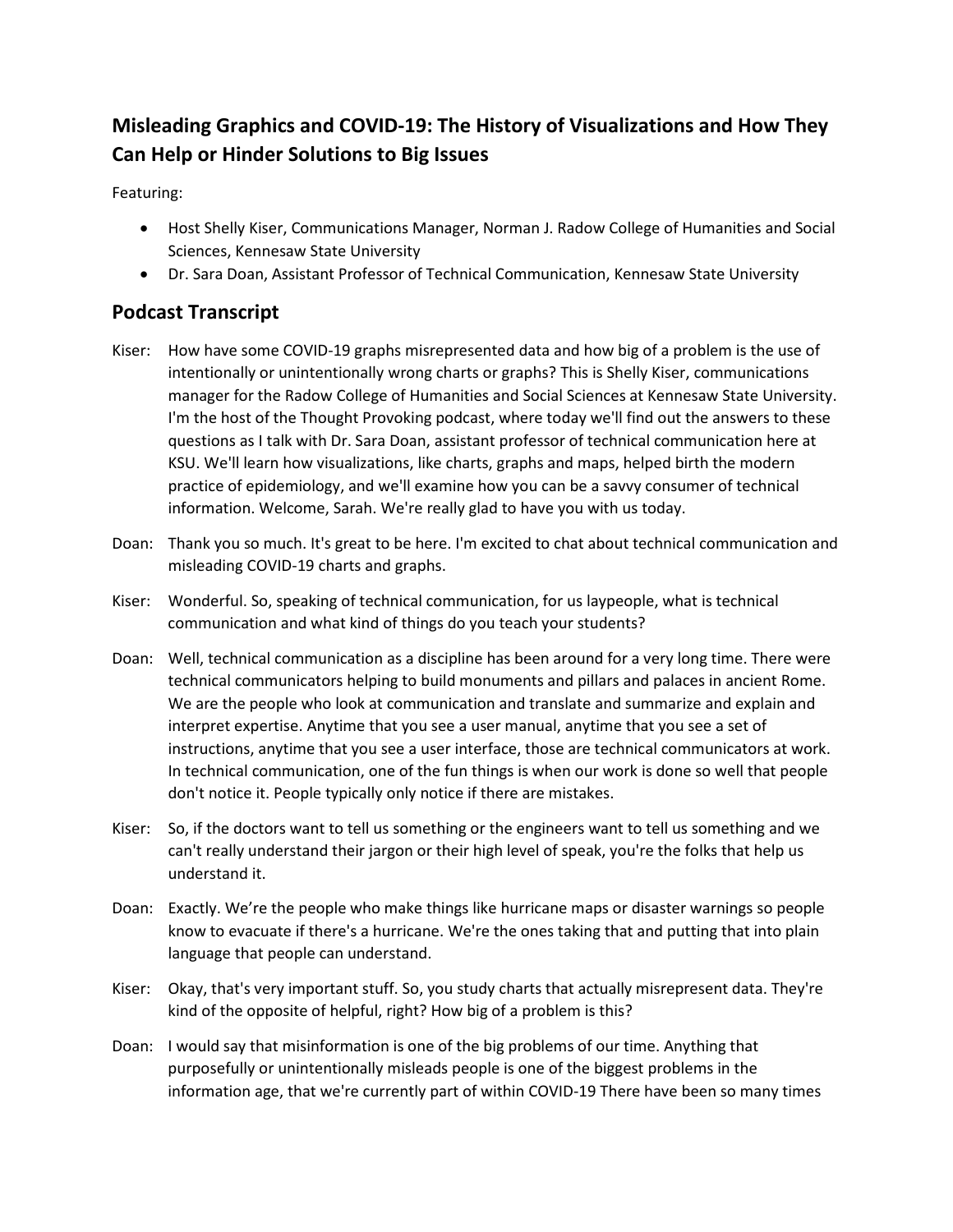where data has been misrepresented or downplayed or minimized. And so, I've been looking especially at charts and graphs from the early part of the epidemic, when people were just starting to realize that, "Oh, COVID is actually going to be a big thing."

- Kiser: You talked about technology. Is that why this is a big problem, because we have so much technology, so it's kind of easy to share stuff these days?
- Doan: We're in the second golden age of data design. Back in the 1850s, there were a ton of charts and graphs coming out, and that's when the field really got established. But today we're in that second golden age. People are starting to make charts that bend rules. People are starting to make charts that don't look like charts did 30, 40, 50 years ago. And technology has been great because it's enabled us to play with genre and to play with the ways in which data is being distributed, in the ways the data is being represented visually, and in the ways that we talk about data. However, the flip side of this is that anybody who wants to can now make a chart or graph and can kind of become their own publicist as Alberto Cairo says in his book *How Charts Lie.* So, I can go and make a really accurate chart. I can make it very beautiful and appealing and usable. But then someone with either ignorance of the data, or someone who might not have the greatest intentions can also go and do the same thing. It's very easy to lie with statistics and lie with charts and manipulate information. So, one of my jobs as a technical communicator is helping people understand it with the lowest barrier to entry possible. One of the things about technical communication that I love is its ability to democratize information. I want everyone, or as many people as possible, to be able to see my charts and understand them.
- Kiser: Technology has been a blessing because I've seen some really cool charts that really helped me understand things. But it's been a curse because when we put it in the hands of everyone, some people don't always have the best motivation.
- Doan: Exactly. We tend, in the United States and Europe in the West, we tend to associate visuals with logical and scientific thinking. If I can see it, I can trust it. And that's not always the case.
- Kiser: I was just going to ask you why people tend to believe charts and graphs. Somebody will say, "I see a chart and once it's in a chart, it's the truth."
- Doan: Exactly. But charts can be so cherry-picked or a chart might be perfectly accurate, but what we call the annotation layer - so the captions or the data labels or what have you - might not tell the whole story. There was a chart that came out on April 9 from Governor Cuomo's daily media briefing for COVID, and it was talking about net hospital admissions in New York City. But the annotation layer became separated from the chart when it was taken out of the video conference. Then it was disseminated in print media or online media without the video of Cuomo explaining it. That was misleading because it looked like only 200 people were admitted to any New York hospital. Instead, it was just the net gain or loss of cases from the day before. So, making sure that the annotations stay with the chart is really important.
- Kiser: I'm going to include a link to your paper and the COVID-19 charts that we're talking about in the episode description so that our listeners can take a look at them. For people that might not understand what an annotation layer is, what is that? What was missing?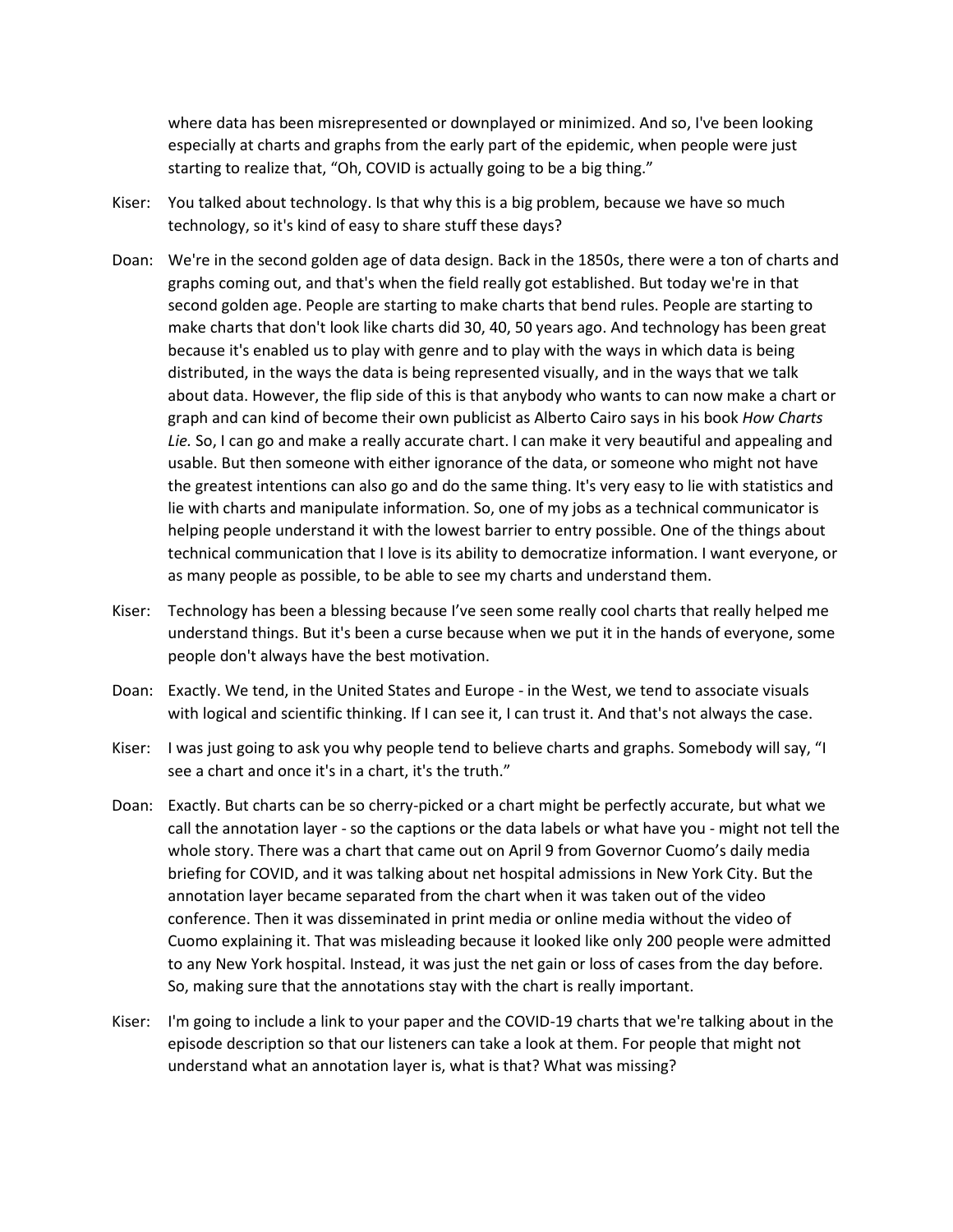- Doan: The annotation layer is any of the verbal elements on the chart or graph. We have the visual elements - the slices of pie on a pie chart, the bars on a bar chart, the lines on a line graph - but then we also need that annotation layer to explain things. You need to tell the people what the chart is. You need to tell people where it's from; citing your sources is extremely important. If there was a previous version - say, for example, the World Health Organization pulled out a chart, and then the next day they updated it with corrections - they would definitely want to include an annotation, saying, "Hey, this chart had inaccurate information and we've now corrected it. This is the version from December 15, not from December 14. Here are the two or three little changes."
- Kiser: Okay, that makes sense. They need all of the information not just part of the information.

How did data visualization help bring about the modern practice of epidemiology, and the beginnings of germ theory? And why is it a problem when chart makers don't humanize the data? We'll find out when we come back.

This is Shelly Kiser. I'm the host of the Thought Provoking podcast and communications manager for the Radow College of Humanities and Social Sciences at Kennesaw State University in Kennesaw, Georgia, just outside Atlanta. Kennesaw State is the second largest university in the state with over 41,000 students. It's a Carnegie designated R2 doctoral research institution, placing it among an elite group of only 6% of U.S. colleges and universities with an R1 or R2 status. The Radow College of Humanities and Social Sciences is the largest college at KSU with over 400 faculty members and over 8000 students. It houses 11 departments and schools with more than 80 programs of study. Our show features the amazing researchers in our college, and their amazing, and thought provoking, research.

I know that in some of your research, you explain how charts in some sense brought about the modern practice of epidemiology, or the study of disease in different populations. I noted this had something to do with a cholera map, am I correct on that?

- Doan: I am happy to talk about John Snow's cholera map.
- Kiser: Okay, tell us all about it.
- Doan: Not the "Game of Thrones" character, John Snow was an epidemiologist and physician in London in the 1850s. He worked for Queen Victoria, and he did a lot of thinking about cholera, because he was exposed to it when he was young and it deeply affected his life. He spent a lot of time thinking about how cholera actually spreads. Back in the 1850s, people didn't think that cholera and other diseases were spread by germs. They didn't know what germs were. Instead, they thought it was miasma or bad air. Because, if something smells bad, you probably want to avoid it. For example, if you have your system of waste, you probably don't want that to be next to your drinking water, things that we know now very obviously but this was something that they didn't know so obviously then because germ theory changed the game. There was a cholera epidemic in London in the summer of 1854, and John Snow got out a map of the streets of London because this was mostly located in an area around Broad Street in London. John Snow went and talked to people and looked at the death tolls that were coming out in tables. Tables that have your rows and your columns of numbers are great, but sometimes they take a little bit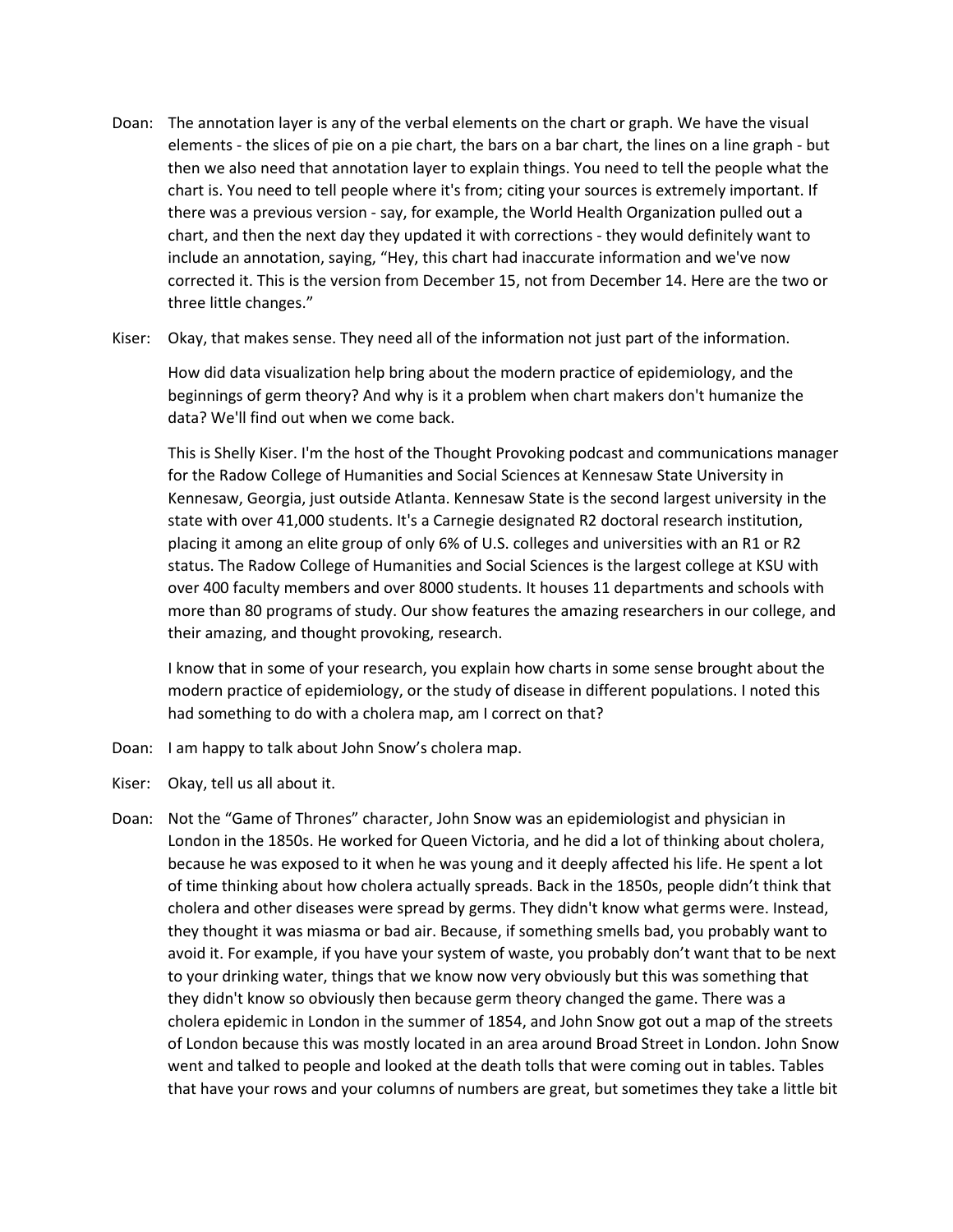longer to tell a story. So, John Snow got out his map. He talked to people. He figured out where people in that Broad Street pump neighborhood were dying. And he went over and talked to people in a poor house. There were very bad conditions in a poor house in London in the 1850s. They were colloquially known as debtors' prisons. You do not want to wind up there. But the poor house had a lot fewer deaths than the surrounding area. He also visited a local brewery that, again, had a lot fewer deaths than the surrounding area. John Snow is like, "Hey, guys, when you're making this beer, do you sample it?" They're like, "Yeah, we get free samples all day long." So, drinking beer actually kept the brewers from getting cholera, because they weren't drinking the contaminated water. Eventually, John Snow figured out through talking to people that the water was what was contaminated, and he wouldn't have found this out except that he was starting to mark things off on the map. So these outliers of that poor house and that brewery, and then another couple of deaths caused by someone who had actually transported water a couple miles away out of the neighborhood for someone who wanted that specific well water, helped him figure out that cholera was coming from the pump and the pump had been contaminated. The source of water was actually right next to a leaking sistern of human waste. Even though the water smelled and tasted good. This actually led to the creation of germ theory because he figured out that the water was what was contaminated. And all thanks to this map.

- Kiser: That's interesting. He did the map and that helped him figure this out and probably saved some lives.
- Doan: Exactly. He actually went down, and they shut off the Broad Street pump. There's a pub there now called the John Snow.
- Kiser: If I ever go to London, I will have to visit. It's part of history, isn't it?
- Doan: Yeah. To sum up, charts have great potential as a means of invention, as a means of figuring something out, not just as a finished product of data itself.
- Kiser: Going back to what you've talked about with your COVID-19 paper where you talked about all the charts that misrepresent data, and that you had mentioned earlier, we are in the second golden age of data design. So, what is happening right now that would make you categorize this as a second golden age in data design?
- Doan: Right now, one of the things that's been very different is how easy it is to make a chart. I can go in and with three numbers and five clicks, I can make a chart that I can publish on the internet somewhere. So, the ease of being able to make charts is one of the hallmarks of our second golden age of data design. Another thing is charts have gotten weird again. This has been really exciting, and one pandemic-related example is the fan chart. This is a line graph where the line goes up and down according to whatever is being measured over time. The vertical y axis is measuring, whatever is being measured - so interest rates or rates of spreading a disease perhaps - which will become important in a moment. And then after a certain point, these charts tend to project future amounts of something. They were invented within the last 10 years as a way of tracking interest rates, and they were pretty weird. I taught them during the spring 2020 semester and I'm like, "Nobody really uses these." February 2020 was a more innocent time.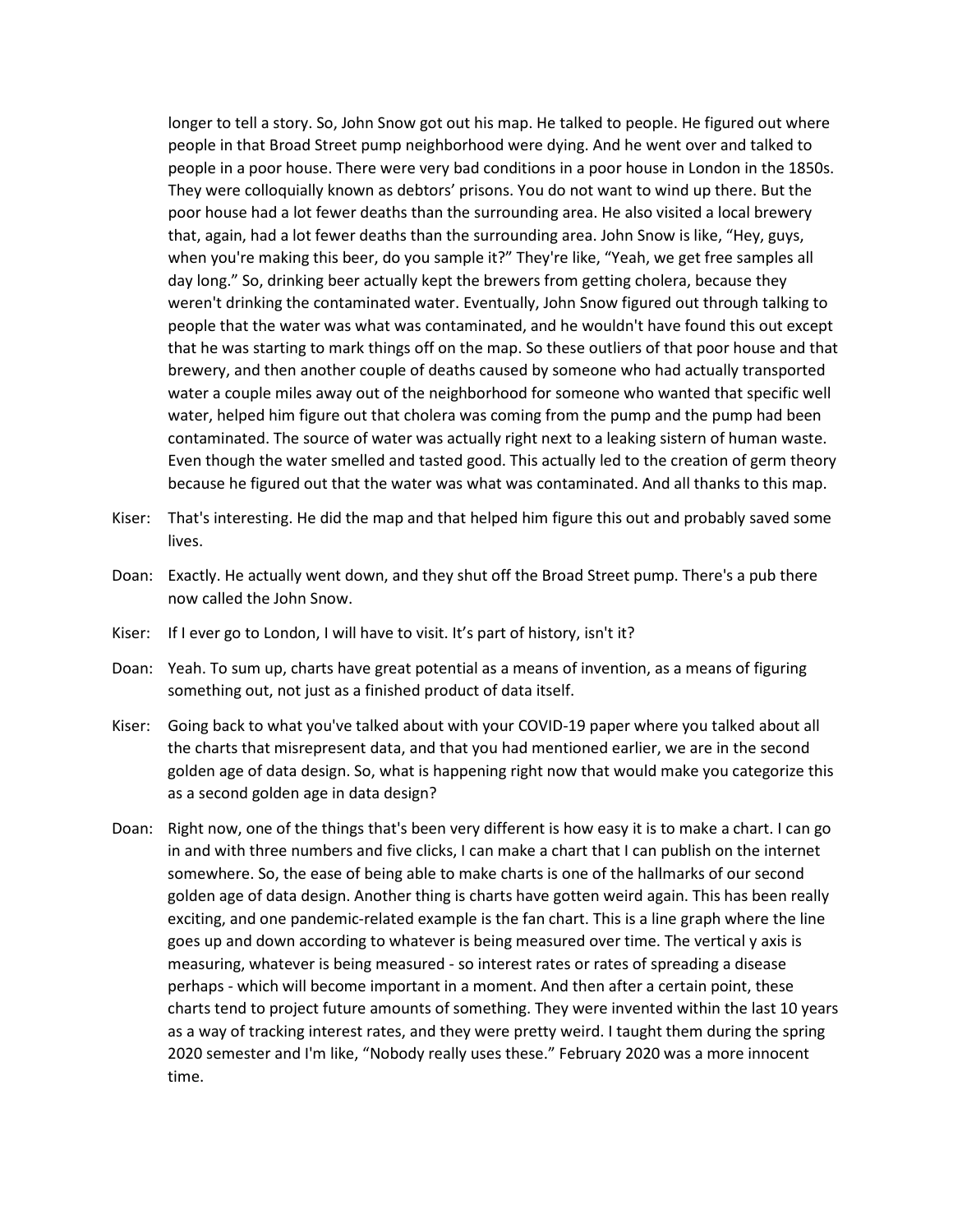## Kiser: Yes, it was.

- Doan: I turn around and all of a sudden, it's COVID, and there are fan charts of epidemiology rates of spread everywhere. So, I was teaching fan charts before it was cool.
- Kiser: Yeah, you were ahead of your time. I see what you mean because I'm a National Geographic magazine fan and I've read that magazine forever and ever. It used to be mostly text, and now you really see a lot of data visualization. There are infographics and charts and maps and things like that to help you understand the information. I can see how we've really embraced that kind of thing.
- Doan: Yes, and people are hungry for this kind of information. People actively want to learn, and charts are a great way of making data persuasive and making data memorable.
- Kiser: I think you're right. So, in that same paper, the first visualization that you talked about was actually in *Time Magazine,* which we think of as being pretty darn accurate, and I think you said that, factually, it was accurate. So, if it showed factual information, how can that make it misleading?
- Doan: Oh, the *Time* chart! I spent a lot of hours thinking about this chart and being frustrated by it. It was shared back in March 2020 when people didn't quite know what to make of COVID yet. I found it really fascinating, because it's a series of four pie charts that are all technically correct. The pie charts are meant to be what Edward Tufte calls "small multiples," multiple small charts that are meant to be compared. There's a series of four pie charts, and the first one talks about COVID-19 fatal cases being 3.4%. There's the massive big part of the pie and then there's the tiny sliver out of it. The next one is the seasonal flu going from left to right. So, second from the left seasonal flu fatal cases .1% The rest of the pie charts are in red and teal, but this one has such a narrow slice out of it that they don't even fit in any red; it's just the white outline. The next one is SARS, which has a 10% fatality rate during the previous epidemic. The last one on the right is MERS, and the fatal cases were 34% So, that's a pretty big slice of red. It's about a third of the pie chart. What this chart did, even though all of the information is accurate and being presented accurately, is group COVID with the seasonal flu. It is a giant mistake because the seasonal flu has such a low mortality rate and the COVID-19 fatal cases is 3.4%. It's just a different rate of spread. These pie charts don't take into account the rate of spread and the fact that COVID is very, very contagious. It's contagion rates are a lot more like SARS and MERS, which Americans or people in the United States typically don't take as seriously because we didn't have as big of a problem with SARS and MERS, because the United States epidemiology policies were enforced very well for those two outbreaks, whereas with COVID, once it got over here it's spread like wildfire. So, these pie charts, don't take into account the rate of spread. They also don't humanize the data. This is a big problem in some visualizations, because if you look at these pie charts - you're probably reasonably educated if you're reading *Time* - and you might say, "Oh, this isn't going to be a problem for me. It shouldn't be a problem for anybody else." But really, COVID-19 is having such a disproportionate impact in African American communities, in Native American communities and with people who are working class. Working in a grocery store, you're going to almost certainly be exposed to COVID. So, it just flattens the data to a point where it looks like it's going to be safe, but it's really not. Humanizing the data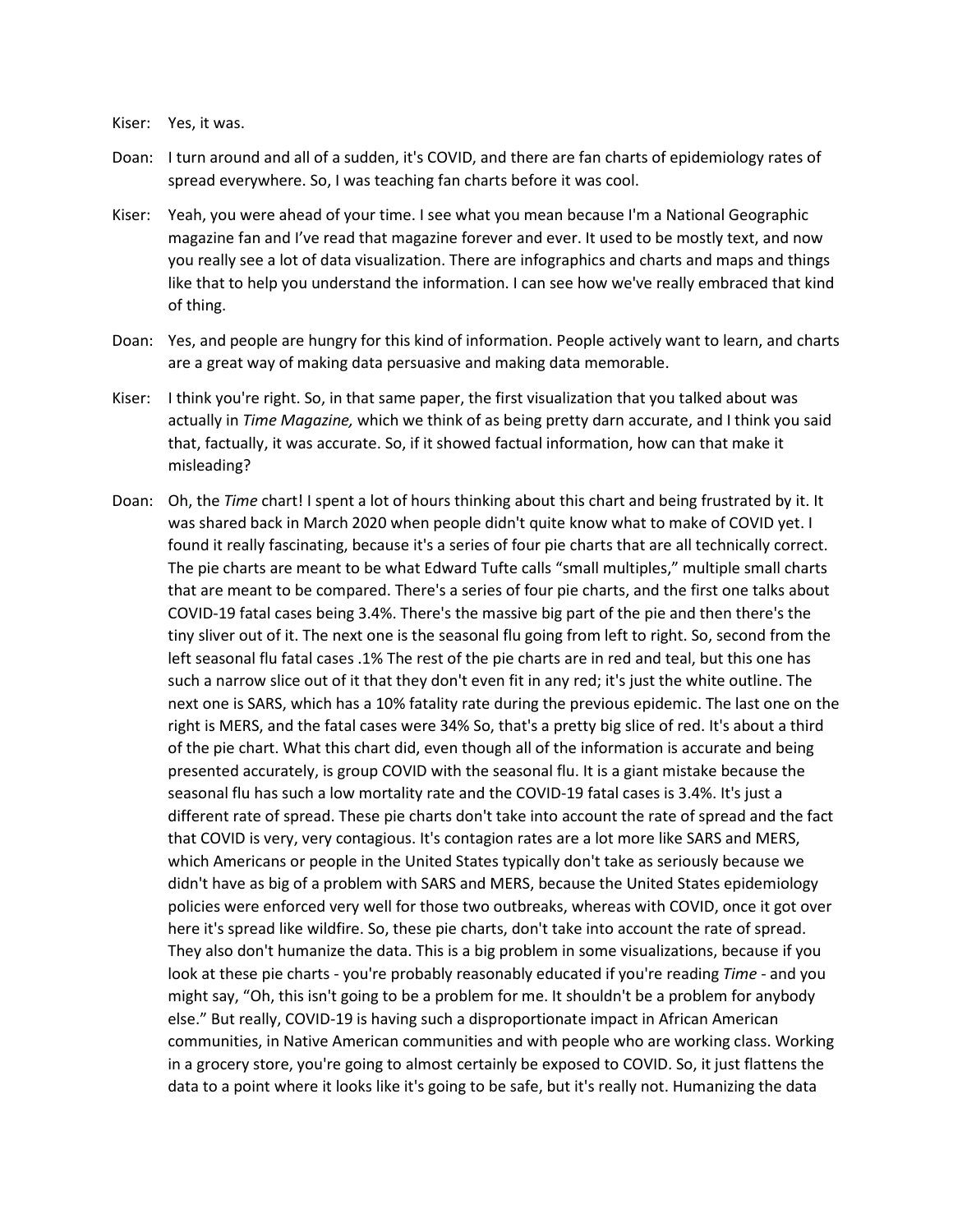and remembering that people make a lot of decisions emotionally is really important with data visualization.

- Kiser: I think that's a really good point. I know when it first started, a lot of people were saying, "Oh, it's just the same as the flu." Maybe that's one of the reasons why they did that because it made it look like it's not as bad as these really bad illnesses that we could have. It's just like the flu. But, like you said, they didn't tell the whole story. The next chart you looked at in your paper was on a Fox channel in Denver, and that was a scale problem, right?
- Doan: That was a scale problem. This was a fascinating case of a chart actively manipulating information. This chart adjusted it's logarithmic scale. On the y axis, the vertical axis of a graph, usually a logarithmic scale will be predictable. It'll go 30, 60, 90. It's a little bit different than our scales where we usually divide by 10 or 100 or 1,000. It usually skips. So this was fascinating because the first three markers on the line graph were at a predictable logarithmic-ish scale. The first marker was 30, then 60, then 90. Then, it increased from 90 to 100 to 130. It tried to look like the surge of cases that happened in Colorado between March 21 and March 22 was smaller. This was hugely problematic. And it makes way more sense when you can actually see the chart, but this was a massive, massive deception. I just found it extremely fascinating.
- Kiser: So, they just changed the scale to make it look like it wasn't going up very high, but in actuality they weren't being consistent with how they talked about it?
- Doan: Right, because then the y axis starts randomly skipping by 50, and then by 10, and then by another 50. So, it's like 30, then 50, then 10.
- Kiser: It changes back and forth, and that was just to try to make it look not as bad as it really was?
- Doan: Exactly.
- Kiser: Oh, wow. When we return, are most errors intentional manipulations of data, or just the work of some really bad chart makers? We'll also learn how everyone can ensure their charts don't misrepresent data, and how you can avoid being misled by charts and graphs.

How does hip hop help bridge the South's past to its present? Join us next month to find out. For Black History Month we'll be talking to Dr. Regina Bradley, Assistant Professor of English and African Diaspora Studies here at KSU, about her research on southern hip hop. We'll find out how hip hop has helped tell the story of the modern experience of black southerners, and how the group OutKast and other southern artists aid our understanding of the post Civil Rights Era south and help black southerners, "speak their truth to power."

You had talked earlier about the examples which the New York Governor used in the media briefing. When you think about these charts, do you think that most of them are purposeful? Do you think they're trying to push a certain agenda or is it just really bad chart makers?

Doan: I hate to, as they say, cast too much shade on other chart makers. But I would say the *Time* article felt intentional, but through ignorance. Not really understanding the full repercussions of COVID, especially with COVID being a problem specifically for Black Americans and specifically for Native Americans. And COVID often leaving people chronically ill. There are people who came down with COVID in March and who still haven't recovered yet. So, COVID is something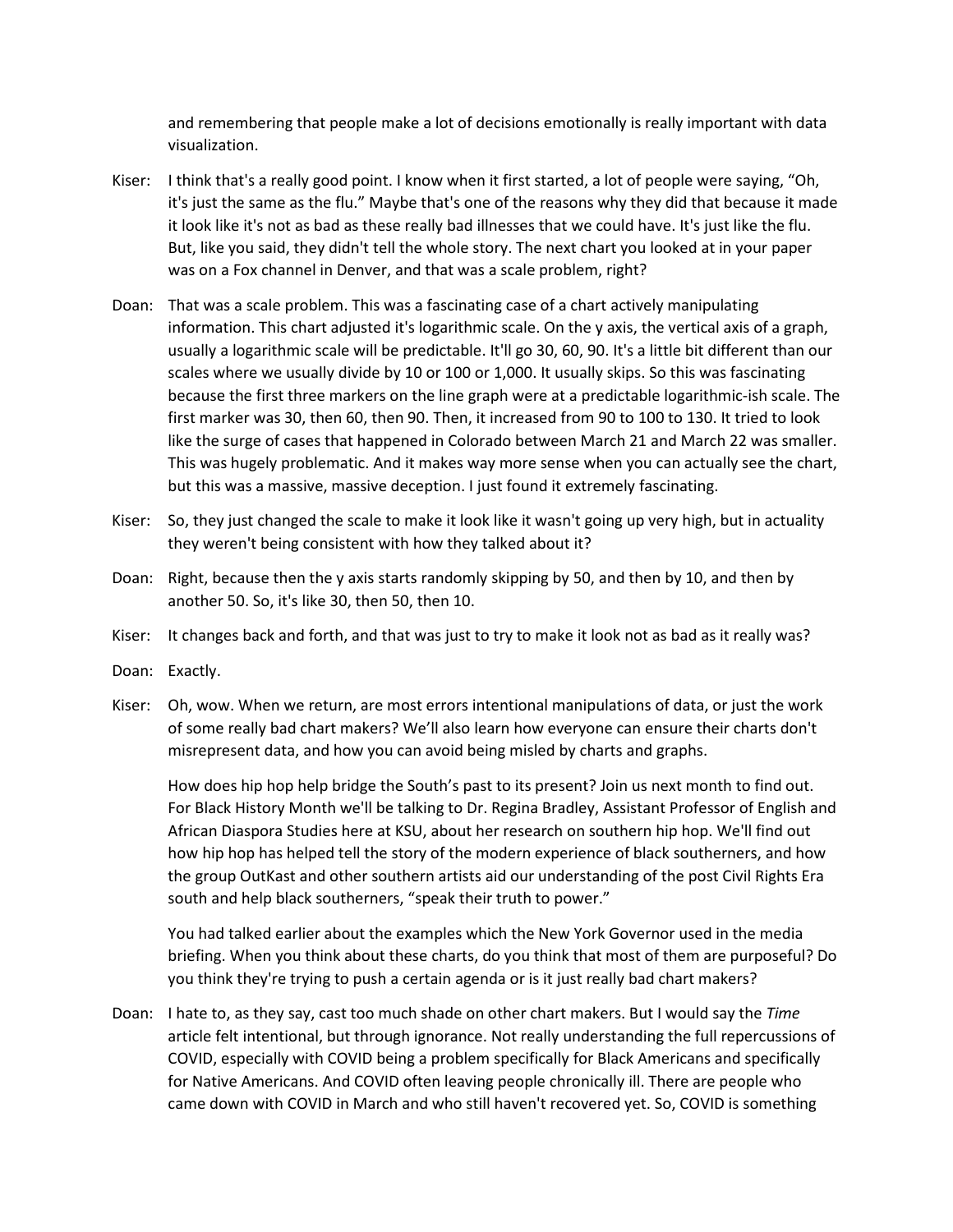you definitely want to avoid. In the New York one, that might have just been a case of people taking something and not taking all the information. Then the one on Fox looks like it might have been more purposely manipulated. The media briefings are very comprehensive. I have sat and watched them because I'm a nerd. Yeah, yeah, I'm very lucky to do purposeful nerdy work. The media briefing, if you sit down to watch it all, is very comprehensive. But New York's chart makers there did not fully take into account that these would be taken out of context, especially since Governor Cuomo was one of the people, very early in the pandemic, who took it seriously and would provide factual information that people could trust.

- Kiser: You also looked at something else and that is COVID-19 messaging through Twitter accounts. You compared state run accounts with accounts run by African American organizations. What was the big difference there in how they shared information?
- Doan: I am still analyzing that data. I am working with my research assistant undergraduate student Christy Kennedy, and we are looking at that data over break.
- Kiser: Oh, okay.
- Doan: She's scraped about 10,000 tweets from Georgia, South Carolina, and Alabama state public health Twitter accounts. And then we're comparing that with African American run organizations within the same state.
- Kiser: What are you trying to learn?
- Doan: We are trying to learn strategies that African American communities are using to be able to talk about COVID and to help people engage with protective behaviors like washing your hands and wearing a mask. It's really important, particularly, because African Americans have been so impacted by this pandemic. We're hoping in the spring to be able to do some focus groups and a survey to talk about how African American men, especially ages 18 to 24, are engaging with public health and proactive health behaviors around COVID-19.
- Kiser: Well, we look forward to seeing what you find out.
- Doan: Thank you, there's definitely an opportunity there to be able to help more people because often what we hypothesize that we'll find is that public health Twitter is very general, whereas African American organizations probably have a lot more credibility, as they should.
- Kiser: Interesting. So, if you are a chart maker I'm a communications person, so I do charts sometimes - how can those of us who make charts ensure that they create something that's accurate and not misleading?
- Doan: That is a fantastic question. The first suggestion I would have for them is to think about proximity and placement. That set of pie charts from *Time* magazine was not necessarily truthful because of the placement of the data. Grouping COVID with the flu… not a great move because COVID is very much not the flu. I would also recommend that people never minimize non-fatal instances of disease. COVID is real. COVID is not something that you want to get very often. People are becoming chronically ill, having to go on dialysis, having limbs amputated. COVID is really something to be taken seriously, especially if you think you might be asymptomatic. Then, if you're using a Y axis, use clear representative scales, and label all of your data. Label as much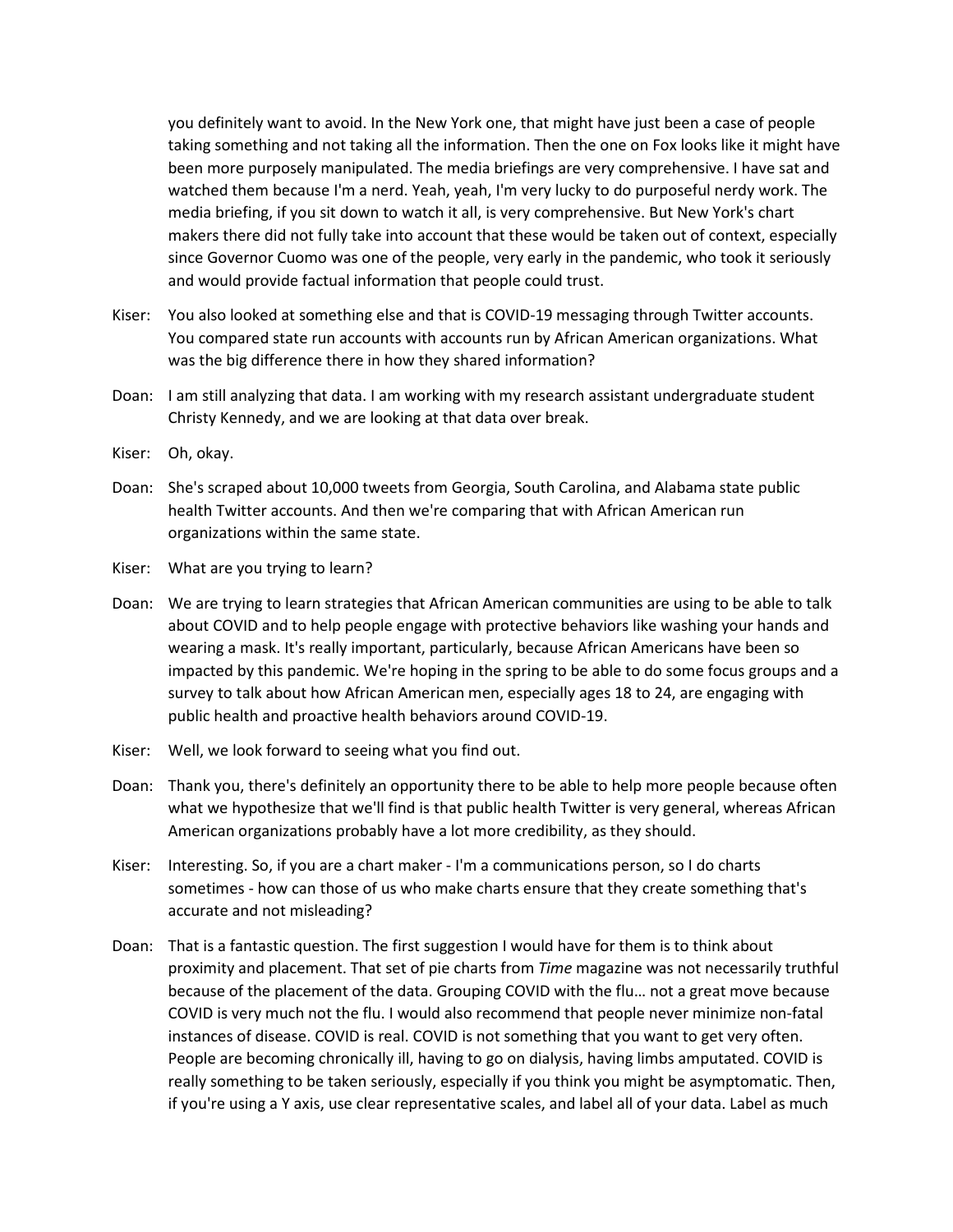data as possible. Back in March and April 2020, Stephanie Jolly, who is now in New York but was living in either Tennessee or Kentucky at the time, started to create charts to be able to compare the information and policies that were coming out of Kentucky and coming out of Tennessee. She showed substantial differences in the amount of testing that was being done and in the amount of cases that were happening because she was able to add so many data labels. She was getting her information from the CDC. She was citing her sources. So, this was just someone random who was able to make these really compelling charts, especially since she color-coded Tennessee's in Wildcat orange and Kentucky's in royal blue to go with the sports teams for the flagship universities of those states that people would be able to recognize. She did a really good job of adding all of these descriptive labels, like "this is when the governor of Kentucky closed schools." "This is when the governor of Tennessee closed schools. You can see the difference in the cases, as they're being represented compared with these policies.

- Kiser: Very interesting. I actually worked in tobacco prevention in a previous job, and we did a similar chart that showed smoking rates over time and how public health interventions really impacted the reduction in smoking. That was a powerful thing to show people. You can actually see that things are happening. Speaking of that, the person that you were talking about, I thought what she said really encapsulated the impact that visualizations have. She said, "This data has given people hope, which is an infinitely more powerful outcome than any I could have anticipated when I sat down to make a graph. For every critique of scale or scope, others have said, "I've been really scared, but this makes me feel like we can tackle this." So, visuals can obviously have, as we said earlier, a negative impact, but also a positive impact.
- Doan: Exactly. That is absolutely true. That goes back to when visualizations were starting to be invented back in the 1850s. Florence Nightingale, the legendary nurse, actually was in charge of some hospitals during the Crimean War in 1855, 1856. She created these visuals to persuade surgeons and Parliament, and I believe it was read by Queen Victoria as well, that more people are dying from bad sanitation in our army hospitals during war than they are of wounds or of any sort of direct bloodshed. It's been a long tradition for charts and graphs to have the potential to persuade people to take action, especially around health.
- Kiser: So, they do persuade people, as you said. Thinking of that persuasion perspective, do you think that the media or political officials are taking advantage of the fact that a lot of people are not able to really analyze charts and graph and decide whether they are valid? Do you think that happens?
- Doan: I think it does. I think that one of the things that's happening with a lot of people, and I'm going to leave it very general, is that - and even I am guilty of this - looking at something, having a knee-jerk reaction to it, and then sharing it on social media. I know that this is cliche, but be careful what you share on social media.
- Kiser: Things that might have pretty visual packaging or persuasive taglines might not always be the most accurate, because now anyone can go and make a chart or graph. Speaking of that, as lay people who are not technical communication professors like you, how can we not be misled by charts and graphs?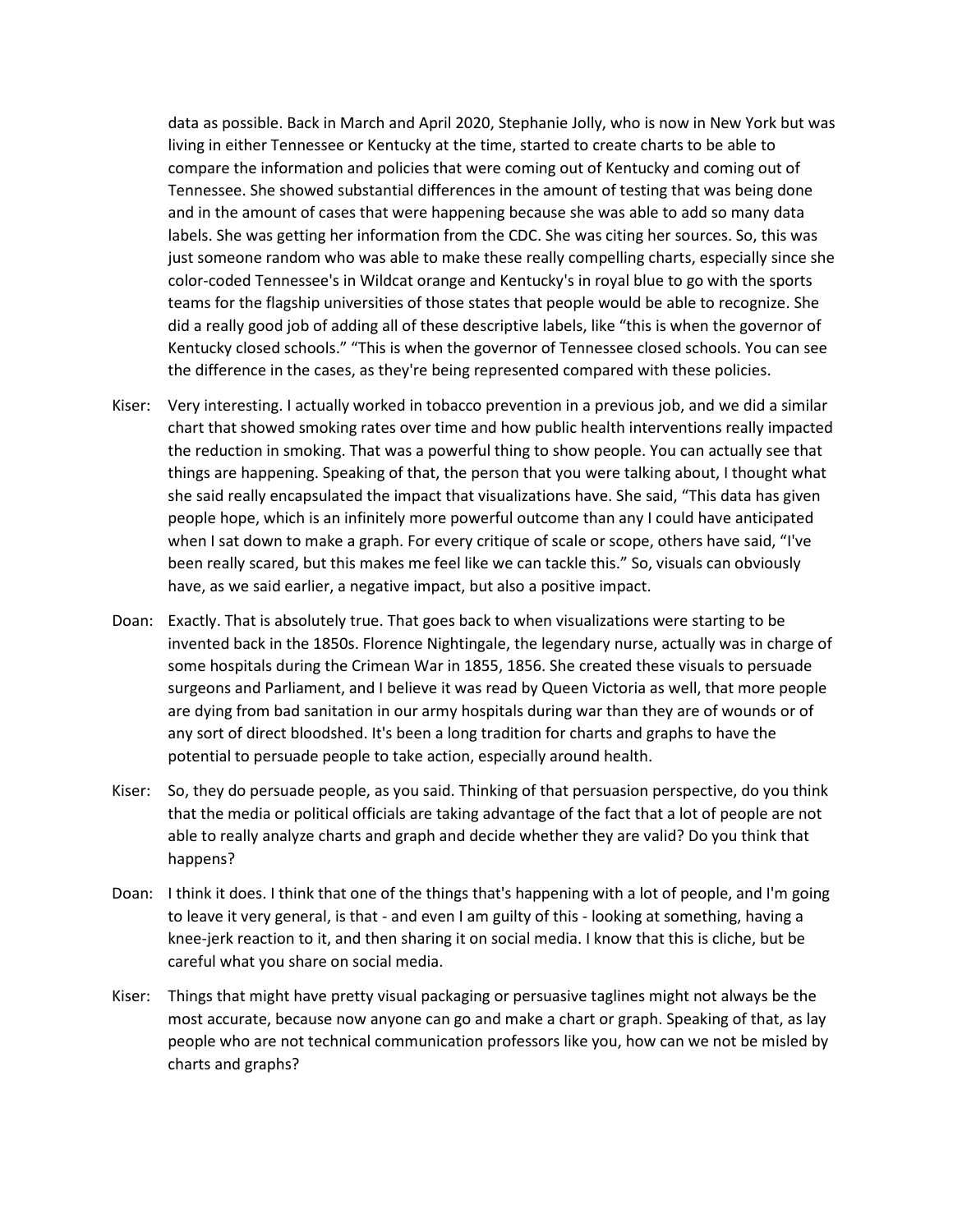- Doan: I would say take a second to actually deeply look at the chart. Does it label its X and Y axes, if it's a chart form like a line graph or a bar chart that has an x and y axis?
- Kiser: The stuff we learned a geometry is actually relevant. Who knew?
- Doan: Yeah, but it actually does help in this communicative context.
- Kiser: I wish I'd known that when I was teaching my children and they said they wouldn't ever use this again.
- Doan: Exactly. Just remember it's always Y to the sky.
- Kiser: Y to the sky. There you go. Okay, so go ahead. How else? We can make sure that they're labeled.
- Doan: Yep, make sure the charts are labeled. Make sure that the visual on the chart actually matches the title. You would be amazed at how many visuals don't actually align with their titles. For example, if there's an upward trend of something, see if it's represented over maybe five years instead of one year. For something that's longer term, a chart that represents 10 years is probably going to be more accurate at showing a trend than a chart that only looks at data in a one-year increment. The other thing I would think about would be, is the information cited? Can I go find it again? I see a lot of charts that say cdc.gov. I've spent a lot of time on the CDC website, and it's wonderful and I'm glad that we have this institution, especially in the Atlanta area. However, it is often difficult to find information on the CDC website unless you have a direct URL – go to XYZ website, give the exact page, and you find the exact numbers.
- Kiser: Yeah, that's a massive website to find things on. Lots of good, valuable information but not easy to check on something. Do you have any last thoughts for us on all your research and everything you've learned?
- Doan: If I could say anything to folks out there, it would be, please take COVID seriously. As much as I love studying it, I also want this to be over.
- Kiser: Don't we all.
- Doan: I think everybody does. So, please take it seriously. The sooner we all keep engaging or reengage with these protected health behaviors, like wearing a mask, staying away from people who are not in your household, and being attentive to what other people around us need, the sooner we can just be done with it. Think about what's not being represented in the data. I've talked a lot about what's there, but sometimes what's not being represented, or certain groups of people who might not be represented, is equally as important.
- Kiser: I'm feeling really hopeful because you are out there teaching our students who will be the people out there making the charts in the future when they graduate and have their jobs. I feel confident that you're giving them the skills they need so that we can get some really accurate information, especially related to health. It's so important.
- Doan: Thank you. It's been my delight to be able to research this and to be able to teach it. One learning outcome I had for my spring 2020 data visualization course was students who told me, "Oh, I understand the news a lot better now."